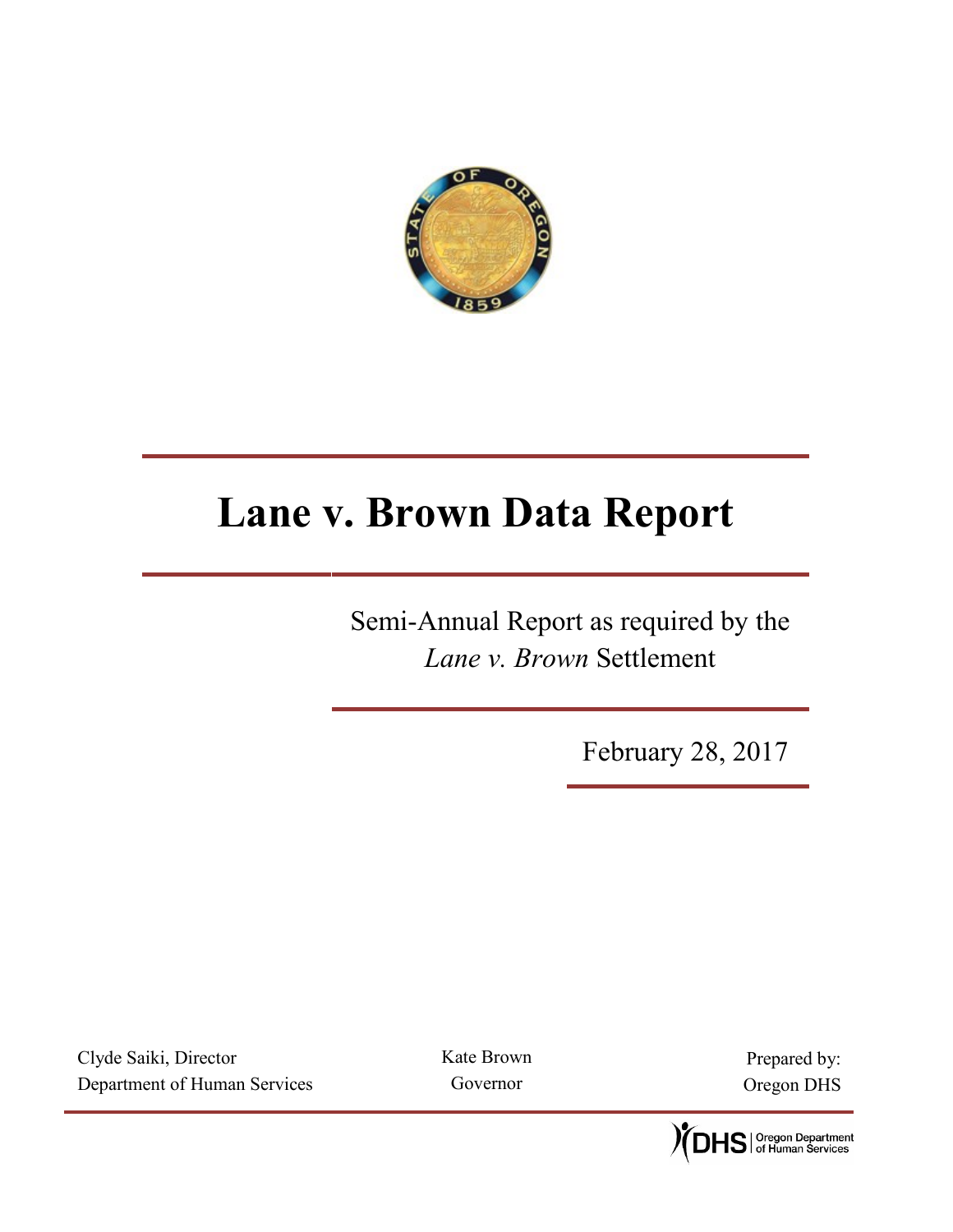## **Background**

The Employment First team within the Department of Human Services (DHS) reports twice a year on data concerning Oregonians with intellectual and developmental disabilities (I/DD) served by the Office of Developmental Disabilities Services (ODDS), and provides a detailed breakdown of those services and employment outcomes. The types of data to be reported are specified in the settlement agreement in *Lane v. Brown*, U.S. District Court, Case No.  $3:12$ -cv-00138-ST<sup>1</sup> specify the types of data to be reported. The report is produced by the Employment First Data Analyst within DHS.

Technical assistance and data came from: Vocational Rehabilitation (VR), and ODDS.

For more information or questions regarding the report, please use the following information:

Website: [IWorkWeSucceed.org](http://www.oregon.gov/dhs/employment/employment-first/pages/index.aspx) Email: [employment.first@state.or.us](mailto:employment.first@state.or.us) Phone: (503) 947-5099

Employment First Initiative, 500 Summer St. NE Salem, OR 97301

 $\overline{a}$ 

<sup>&</sup>lt;sup>1</sup> Available at: [http://www.oregon.gov/DHS/EMPLOYMENT/EMPLOYMENT-](http://www.oregon.gov/DHS/EMPLOYMENT/EMPLOYMENT-FIRST/Documents/Lane%20v%20Brown%20Proposed%20Settlement.pdf)[FIRST/Documents/Lane%20v%20Brown%20Proposed%20Settlement.pdf](http://www.oregon.gov/DHS/EMPLOYMENT/EMPLOYMENT-FIRST/Documents/Lane%20v%20Brown%20Proposed%20Settlement.pdf)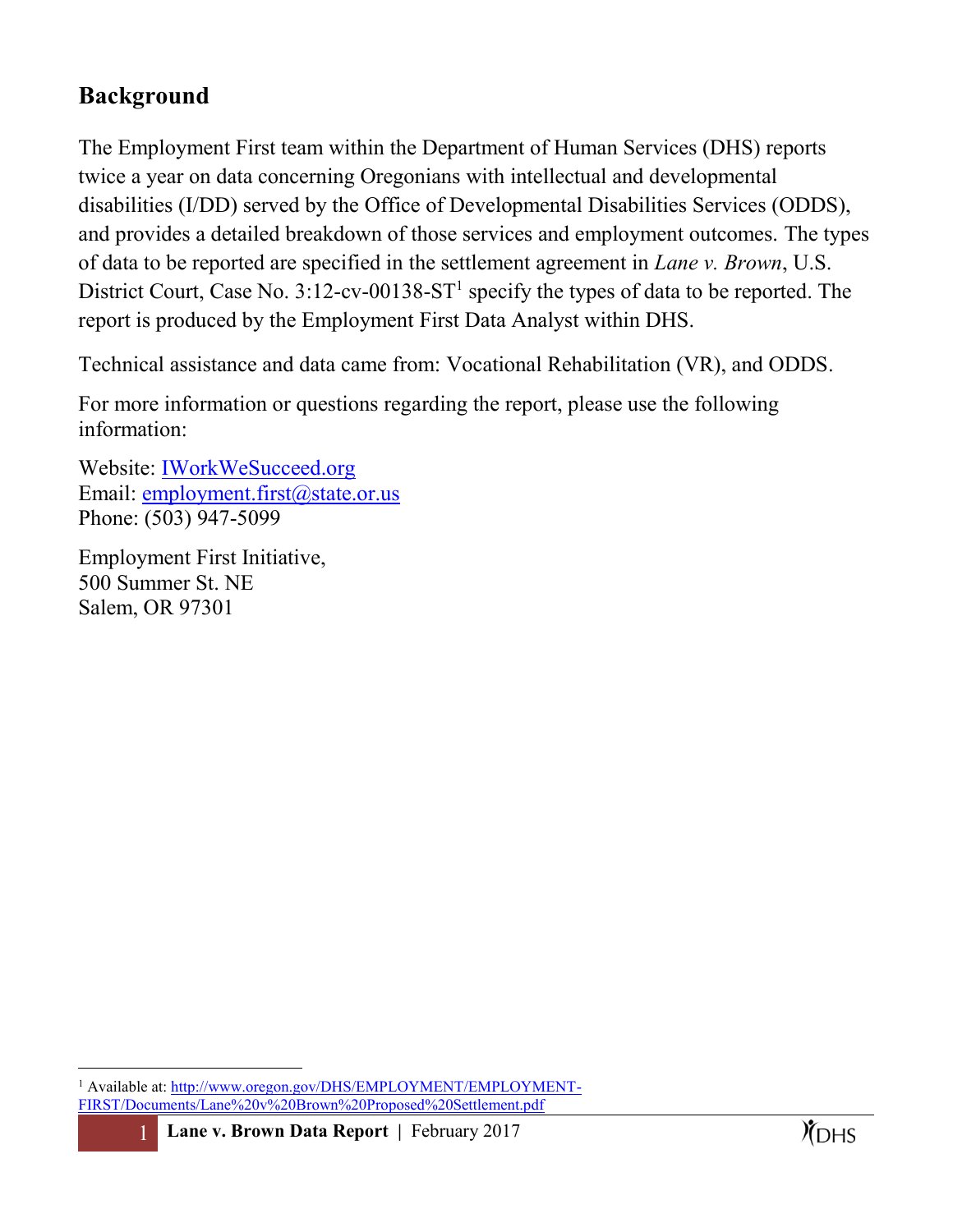# **Definitions**

**Competitive Integrated Employment:** Consistent with the federal Workforce Innovation and Opportunity Act (WIOA), means work that is performed on a full-time or part-time basis (including self-employment) for which an individual:

a. Is compensated at a rate that:

- 1. Meets or exceeds state or local minimum wage requirements, whichever is higher;
- 2. Is not less than the customary rate paid by the employer for the same or similar work performed by other employees who are not individuals with disabilities, and who are similarly situated in similar occupations by the same employer and who have similar training, experience, and skills; or
- 3. In the case of an individual who is self-employed, yields an income that is comparable to the income received by other individuals who are not individuals with disabilities, and who are self-employed in similar occupations or on similar tasks and who have similar training experience, and skills; and

b. Is eligible for the level of benefits provided to other employees; and

c. Is at a location where the employee interacts with other persons who are not individuals with disabilities (not including supervisory personnel or individuals who are providing services to such employee) to the same extent that individuals who are not individuals with disabilities and who are in comparable positions interact with other persons; and

d. As appropriate, presents opportunities for advancement that are similar to those for other employees who are not individuals with disabilities and who have similar positions.

**EOS**: The Employment Outcomes System (EOS) is a system for collecting semi-annual data on the employment outcomes of adults with I/DD, who are receiving employment services. Data is provided by qualified employment service provider entities. This is a web-based system with data reported for services provided semi-annually in the months of March and September of the given year.

**eXPRS:** Is the payments and billing system for the purpose of authorizing, claiming, and paying for services approved in an ODDS Service Recipient's ISP.

**Individual Supported Employment:** A term in use in the Lane v. Brown Settlement Agreement and previous DHS rules, at present it has the same definition as **Competitive Integrated Employment**.

**Individualized Plan for Employment (IPE):** A blueprint or action plan for attaining the individual's vocational objective. The IPE identifies services necessary to assist the individual to prepare for, secure, retain, or regain an employment outcome consistent with his or her strengths, resources, priorities, concerns, abilities, capabilities, interests and informed choice. The IPE identifies the employment objective, approved service providers, all program costs, time frames, and the individual's responsibilities under the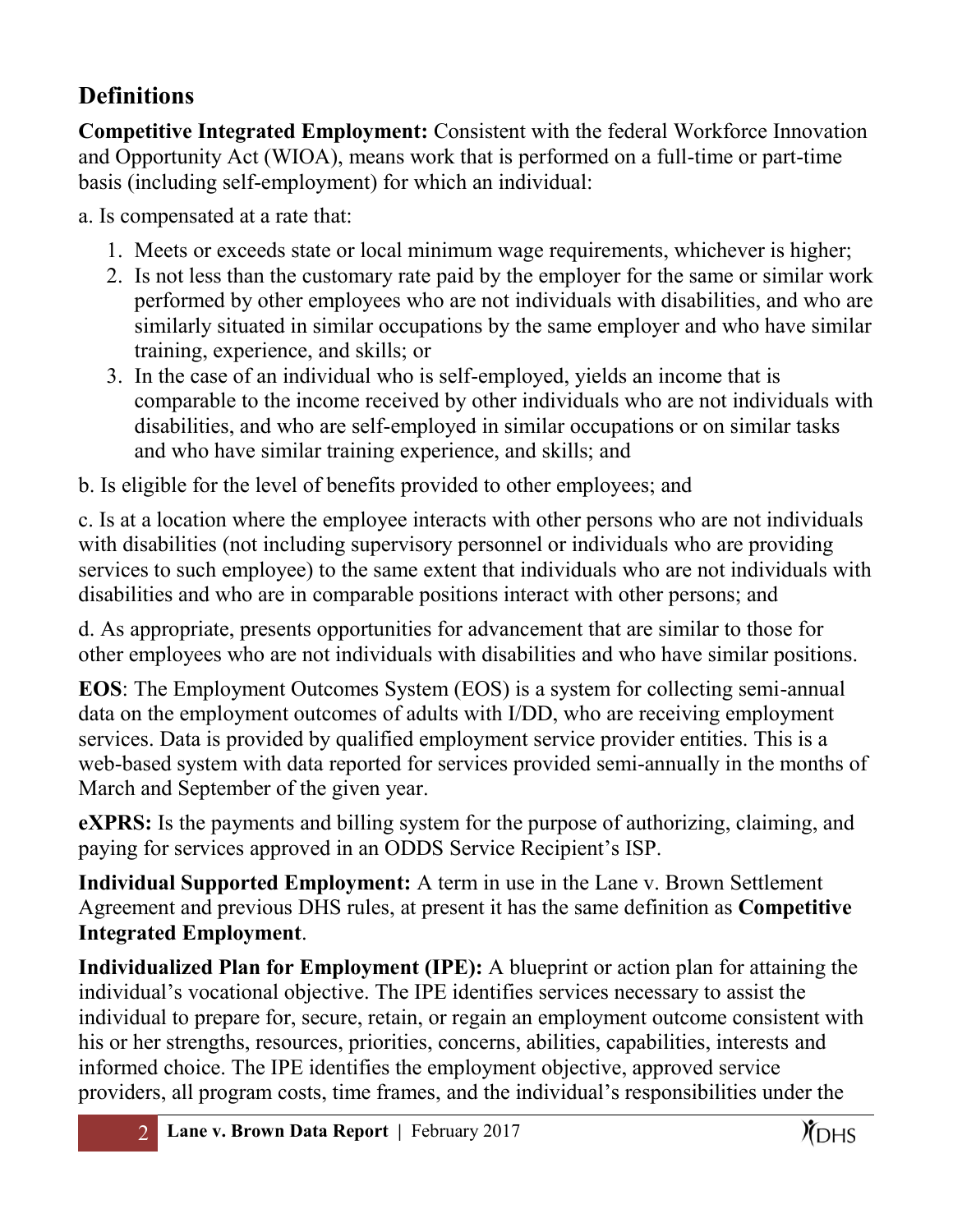plan. OAR 582-01-0010 (25). When an ODDS client completes an approved IPE, this is considered receiving an employment service under EO 15-01 section IV.6.c

**ODDS:** The Office of Developmental Disabilities Services (ODDS) is a program within DHS. ODDS is responsible for planning, service delivery, payment and quality assurance for all service and supports to people eligible for I/DD services in Oregon. Services and supports may range from information and referral, to case management, or hourly services, to assist an individual to live in their own home, access employment or other day services.

**ODDS Service Recipient:** An individual with I/DD found eligible for services may access ODDS services through Community Developmental Disability Program (CDDP), Support Services Brokerage, or other services. This designation constitutes the universe of individuals receiving services through ODDS. Individuals with I/DD in this report refer only to those who are receiving ODDS services.

**Sheltered Workshop:** A facility in which individuals with I/DD are congregated for the purpose of receiving employment services and performing work tasks for pay at the facility. A Sheltered Workshop primarily employs individuals with I/DD and other disabilities, with the exception of service support staff. A Sheltered Workshop is a fixed site that is owned, operated, or controlled by a provider, where an individual has few or no opportunities to interact with non-disabled individuals, except paid support staff. A Sheltered Workshop is not Small Group Employment in an Integrated Employment Setting, and is not otherwise an Integrated Employment Setting.

**Sheltered Workshop Class Member:** All Sheltered Workshop Workers who appeared in EOS reports since March 2013.

**Sheltered Workshop Worker:** An individual with I/DD found eligible for ODDS employment services and who receives services billed as "Employment Path Facility" services by an ODDS employment provider that DHS has assessed is a Sheltered Workshop.

**Small Group Employment:** means work performed in regular business, industry, and community settings by groups of two to eight individuals with I/DD. It is not competitive integrated employment, which is the much preferred and optimal form of employment for individuals with I/DD, but small group employment can have value as a way to offer additional opportunities for integration and employment while further exploring competitive integrated employment. Small Group Employment is provided in an integrated employment setting and in a manner that promotes integration into the workplace and interaction between participants and people without disabilities. Small Group Employment must allow an individual to interact with non-disabled persons in a manner typical to the employment setting. The wage paid to the supported individual must meet or exceed state and local minimum wage requirements as specified in competitive integrated employment, and wages and benefits must be comparable to those paid without disabilities who perform similar work. The individual must maintain goals to pursue Competitive Integrated

3 **Lane v. Brown Data Report |** February 2017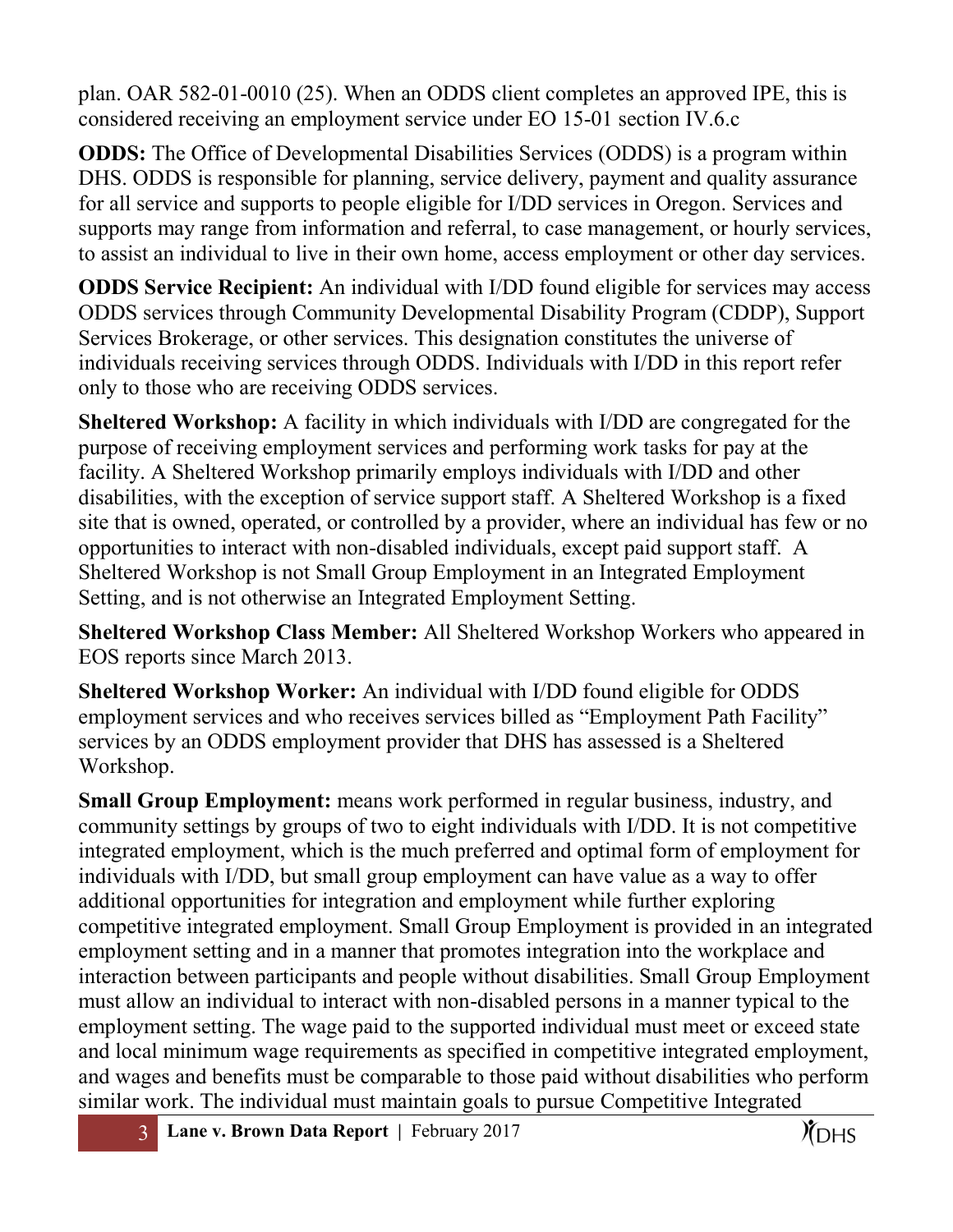Employment opportunities. Small Group Employment support is funded by ODDS. Under VR regulations, VR may not fund Small Group Employment. OAR 407-025-0010 (24)

**Supported Employment Services:** regarding integrated employment services for individuals with I/DD) means services provided or funded by ODDS or VR that are intended to assist an individual with an intellectual or developmental disability (I/DD) to choose, get, learn, and keep work in an integrated employment setting. Evidence-based practices will be utilized in instances where they exist. Employment services shall be selfdirected and "individualized," meaning that services shall be individually planned, based on person-centered planning. Employment services may include post-secondary education and training to the extent they reinforce employment goals and are reflected in a person's Individual Support Plan (ISP) or individual plan for employment services. See OAR 407- 025-0010 (10) definition for "Employment Services."

*The Lane Settlement Agreement contains a lengthier definition of "Supported Employment Services." This data report continues to use the definition of Employment Services found in the EO 15-01.I.7, and therefore this report may undercount Supported Employment Services provided through ODDS and VR.*

**Transition-age:** Individuals with I/DD found eligible for ODDS services who are no older than 24 years of age and no younger than 14 years of age.

**Vocational Rehabilitation (VR)**: VR, (formerly OVRS) is a vocational rehabilitation program within DHS. It is a state and federally-funded program which assists individuals with disabilities to secure, maintain, and advance in Competitive Integrated Employment. VR is an eligibility-based program. An individual's services are dictated by his/her particular situation and vocational goal. VR is a voluntary program and may be used multiple times.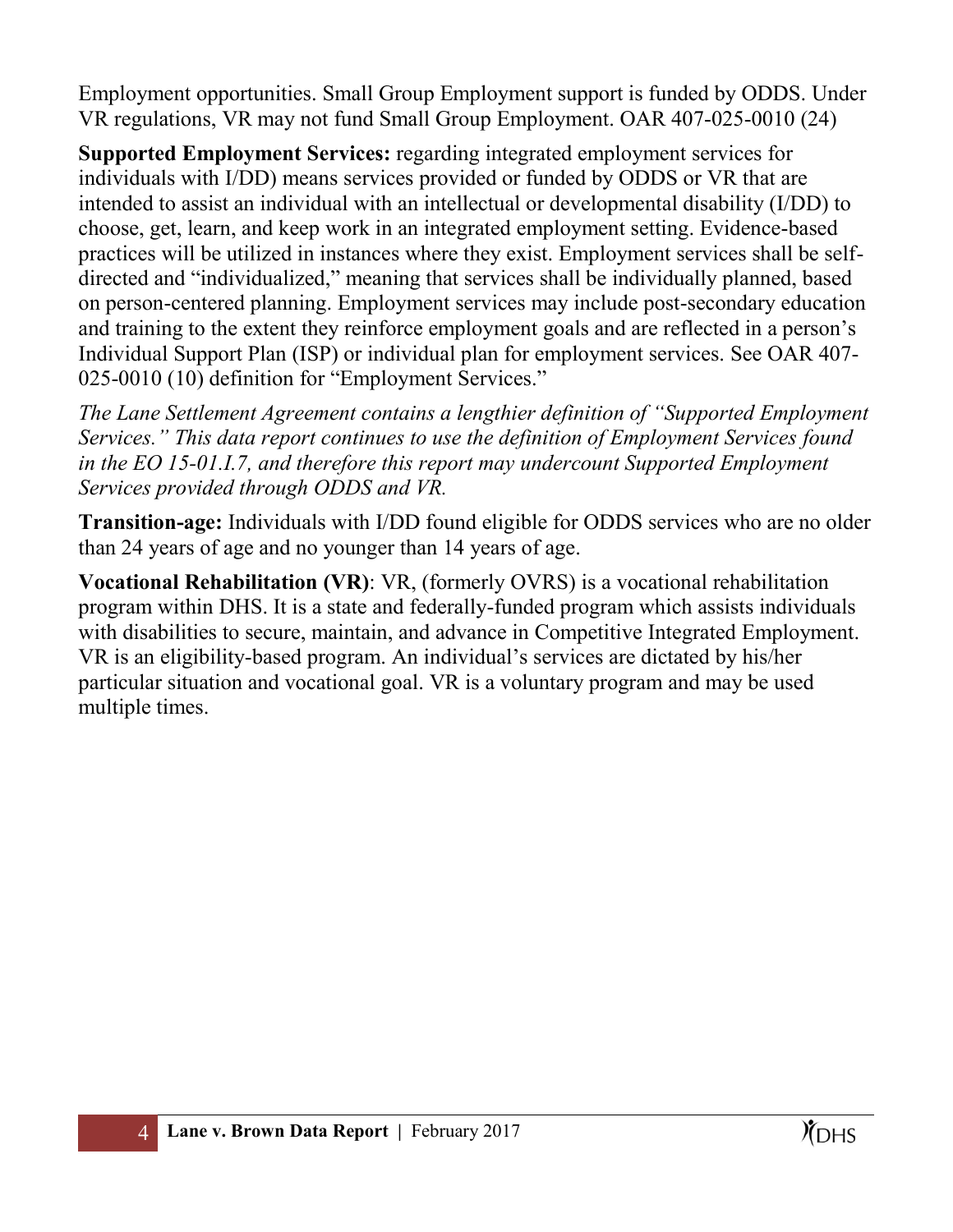# **Data Collection and Reporting**

Section XIII.1.a of the *Lane v. Brown* Settlement states: "Starting January 1, 2016, and semi-annually (twice a year) thereafter, ODDS and VR shall collect data and report to the Supported Employment Coordinator, the following additional data for individuals with I/DD in the ODDS/VR Target Populations, separated by Target Population, as defined in the Executive Order." The categories of information specified in section XIII.1.a are listed and reported on below.

**XIII.1.a.1.** *The number of individuals receiving Supported Employment Services in an integrated setting*

| Supported Employment Services To Target Population In First Half of SFY 2017 |                                                                                                        |     |       |  |  |  |  |
|------------------------------------------------------------------------------|--------------------------------------------------------------------------------------------------------|-----|-------|--|--|--|--|
| <b>Employment Service</b>                                                    | <b>Total Unique</b><br><b>Sheltered</b><br><b>Transition</b><br><b>Workers</b><br><b>Counts</b><br>Age |     |       |  |  |  |  |
| <b>VR Entered IPE</b>                                                        | 312                                                                                                    | 210 | 503   |  |  |  |  |
| Completed Discovery Profiles                                                 | 66                                                                                                     | 125 | 181   |  |  |  |  |
| Individual Supported Employment from ODDS                                    | 224                                                                                                    | 261 | 468   |  |  |  |  |
| <b>Small Group Supported Employment</b>                                      | 66                                                                                                     | 293 | 347   |  |  |  |  |
| <b>Total Unique Counts</b>                                                   | 632                                                                                                    | 808 | 1,386 |  |  |  |  |

Table 1 provides this information.

### **Table 1**

**XIII.1.a.2.** *The number of individuals achieving Competitive Integrated Employment*

When the two target populations are broken out, 224 persons were transition age and 261 persons were sheltered worker class members. The total unique count is 468 individuals.

**XIII.1.a.3.** *The number of individuals achieving Individual Supported Employment*

This number is the same as the one in the paragraph above, for those achieving Competitive Integrated Employment.

**XIII.1.a.4.** *The number of new individuals who received Supported Employment Services in an integrated setting in the current State fiscal year*

The SFY 2017 calculation will be done in the next report and cannot be completed until SFY 2017 ends. To calculate new supported employment with ODDS billing data, there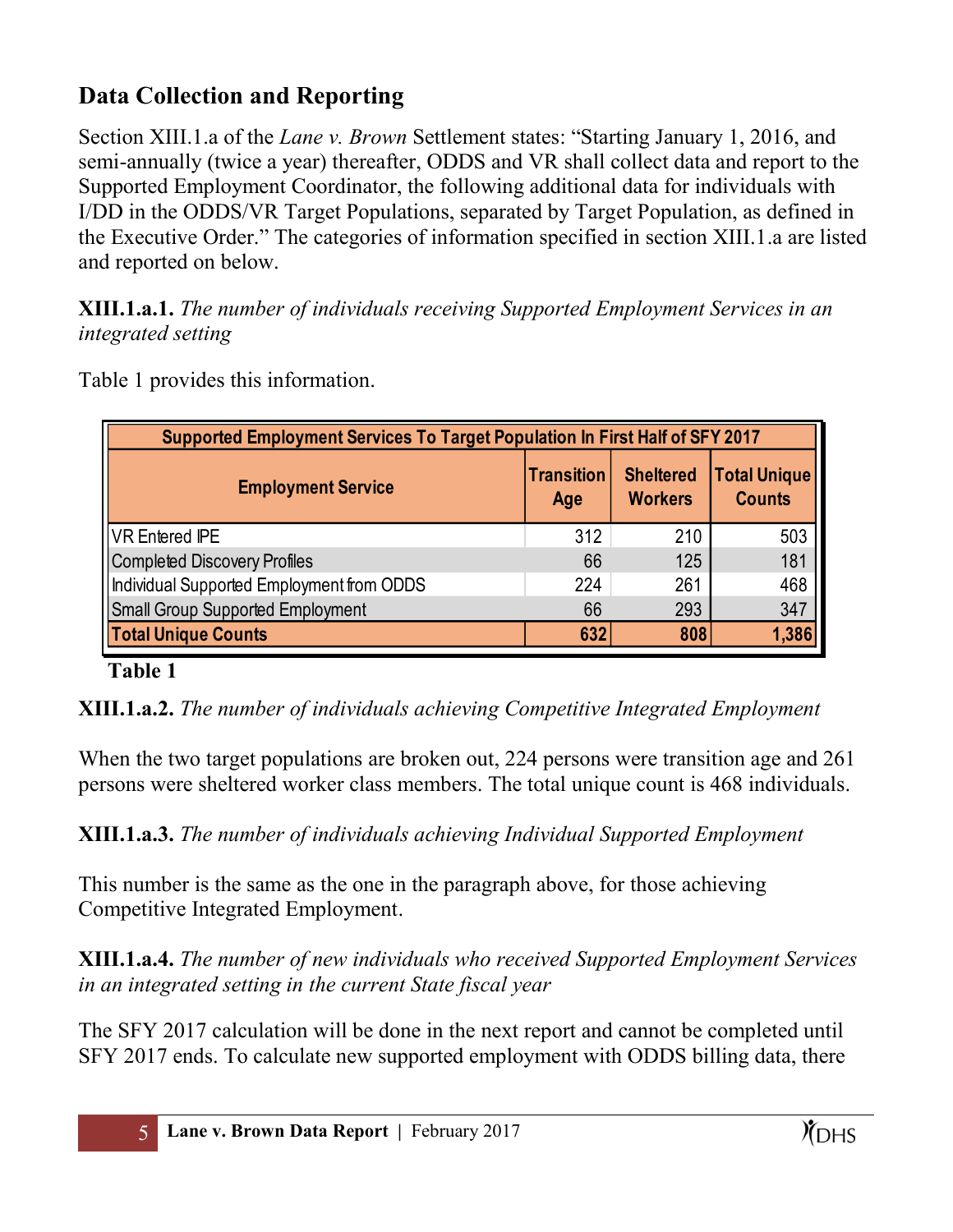needs to be a 90 day gap in billing for it to be considered "new". This cannot be completed until more billing data becomes available.

#### **XIII.1.a.5.** *The number of new individuals who achieved Competitive Integrated Employment in the current State fiscal year;*

For the first half of SFY 2017 (July 1, 2016-December 31, 2016), VR closure data shows that 139 transition age and 86 sheltered worker class members successfully exited VR with employment. The total unique count is 214 individuals.

**XIII.1.a.6**. *The number of new individuals receiving Individual Supported Employment*

This is the same number as those who achieved Competitive Integrated Employment.

**XIII.1.a.7.** *The number of individuals working in the following settings: Competitive Integrated Employment, Individual Supported Employment, Self-Employment, Sheltered Workshop, and Small Group Employment*

| <b>Employment Counts for Target Population in September 2016 EOS Data</b>       |                                                               |                          |                                         |                                       |  |  |  |  |
|---------------------------------------------------------------------------------|---------------------------------------------------------------|--------------------------|-----------------------------------------|---------------------------------------|--|--|--|--|
| <b>Population</b>                                                               | <b>Competitive</b><br>Integrated<br>Employment* (CIE)         | Self-<br><b>Employed</b> | <b>Small Group</b><br><b>Employment</b> | <b>Sheltered</b><br><b>Employment</b> |  |  |  |  |
| ODDS Transition-age (14-24)                                                     | 224                                                           | $\overline{2}$           | 66                                      | 92                                    |  |  |  |  |
| <b>ODDS Sheltered Worker Class Member**</b>                                     | 261                                                           | b                        | 293                                     |                                       |  |  |  |  |
| Hours for Target Population in September 2016 EOS Data                          |                                                               |                          |                                         |                                       |  |  |  |  |
|                                                                                 |                                                               | Self-                    | <b>Small Group</b>                      | <b>Sheltered</b>                      |  |  |  |  |
| <b>Population</b>                                                               | <b>CIE Avg. Hours</b>                                         | <b>Employed</b>          | <b>Employment</b>                       | <b>Employment</b>                     |  |  |  |  |
|                                                                                 |                                                               | Avg. Hours               | Avg. Hours                              | Avg. Hours                            |  |  |  |  |
| ODDS Transition-age (14-24)                                                     | 12.5                                                          | 7.6                      | 12.8                                    | 10.7                                  |  |  |  |  |
| <b>ODDS Sheltered Worker Class Member**</b>                                     | 10.2                                                          | 4.8                      | 11.2                                    | 11.8                                  |  |  |  |  |
|                                                                                 | <b>Wages for Target Population in September 2016 EOS Data</b> |                          |                                         |                                       |  |  |  |  |
|                                                                                 |                                                               | Self-                    | <b>Small Group</b>                      | <b>Sheltered</b>                      |  |  |  |  |
| <b>Population</b>                                                               | CIE Avg. Wage                                                 | <b>Employed</b>          | <b>Employment</b>                       | <b>Employment</b>                     |  |  |  |  |
|                                                                                 |                                                               | Avg. Wages               | Avg. Wage                               | Avg. Wage                             |  |  |  |  |
| ODDS Transition-age (14-24)                                                     | \$<br>10.04                                                   | \$<br>10.75              | S<br>9.76                               | \$<br>5.62                            |  |  |  |  |
| ODDS Sheltered Worker Class Member**                                            | 10.12<br>-S                                                   | 10.17<br>S               | 9.76<br>S                               | 4.95<br>S                             |  |  |  |  |
| *Individual Supported Employment is same as Competitive Integrated Employment   |                                                               |                          |                                         |                                       |  |  |  |  |
| **All individuals found to have worked in a sheltered workshop since March 2013 |                                                               |                          |                                         |                                       |  |  |  |  |

These numbers are found in **Table 2**.

## **Table 2**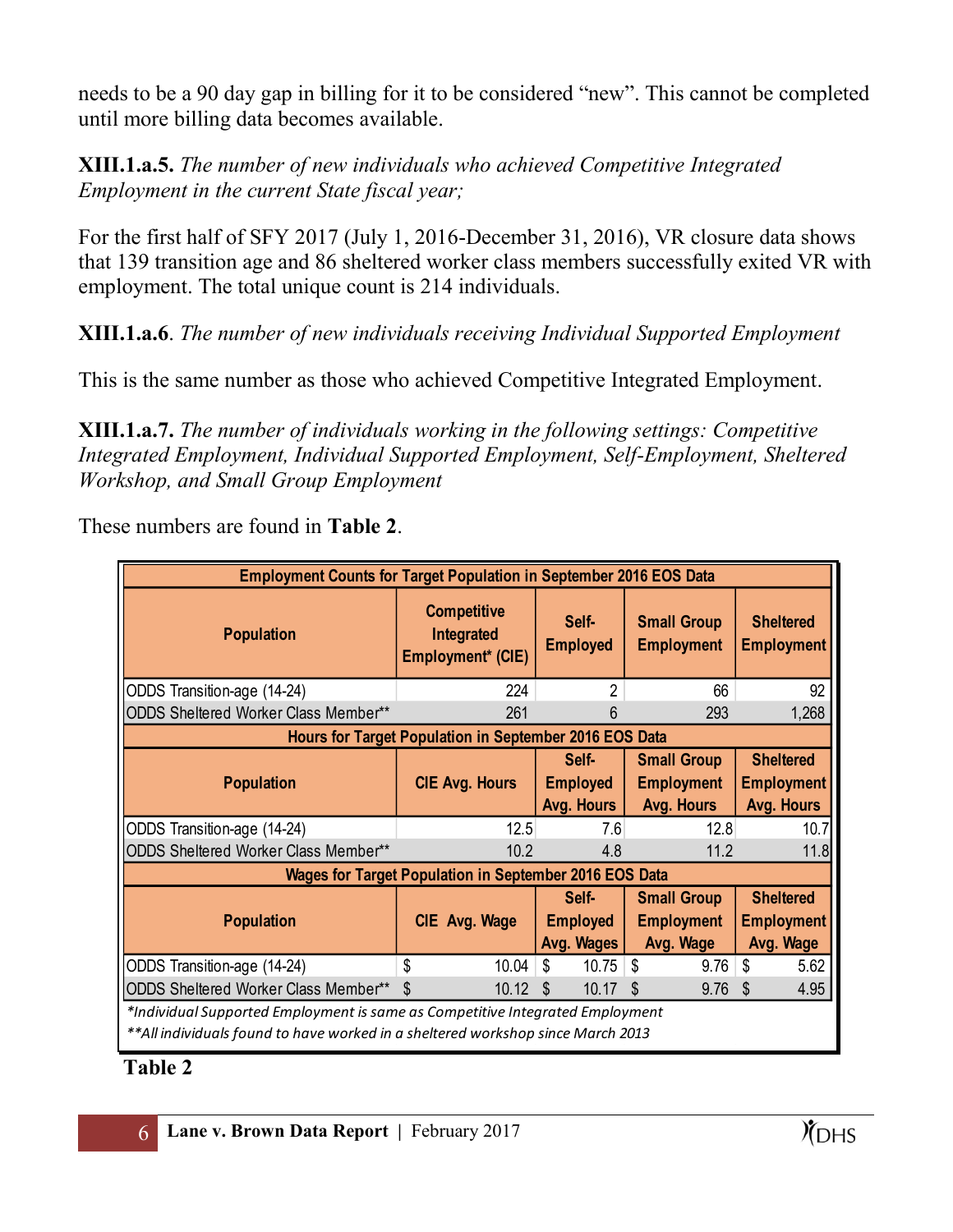**XIII.1.a.8.** *The number of hours worked per week, and hourly wages paid to those individuals, including the percentage of individuals with I/DD who receive Supported Employment Services under this Agreement and who are working in an Integrated Employment Setting at least 20 hours per week*

Weekly hours and wages are in **Table 2**. The numbers for individuals working 20 hours or more per week are found in **Table 3**.

| <b>Population</b>                         | Number in<br><b>Competitive Integrated</b><br><b>Employment (CIE)</b> | <b>Number in Competitive</b><br><b>Integrated Employment (CIE)</b><br><b>Working 20 Hours or More</b> | <b>Ratio</b> |
|-------------------------------------------|-----------------------------------------------------------------------|-------------------------------------------------------------------------------------------------------|--------------|
| <b>Total ODDS Population</b>              | 994                                                                   | 195                                                                                                   | 19.6%        |
| ODDS Transition-age (14-24)               | 224                                                                   | 41                                                                                                    | 18.3%        |
| <b>ODDS Sheltered Worker Class Member</b> | 261                                                                   | 40                                                                                                    | 15.3%        |

#### **Table 3**

**XIII.1.a.9.** *The length of time each individual works in Competitive Integrated Employment and in other Supported Employment*

According to September 2016 EOS data, the average length of time a person worked in Competitive Integrated Employment was 24.7 months for sheltered workshop class members and 12.8 months for transition-age individuals.

**XIII.1.a.10.** *The performance of employment professionals, providers, and job developers with respect to the number of hours worked in all new job placements*

See Appendices A and B.

**XIII.1.a.11.** *The number and percentage of persons served under Section IV(3) of the Executive Order who are transition-age individuals, and the number of individuals in the Transition-Age Target Population served under Section VI(5) of this Agreement.*

The SFY 2017 calculation will be done in the next report and cannot be completed until SFY 2017 ends and all data is collected.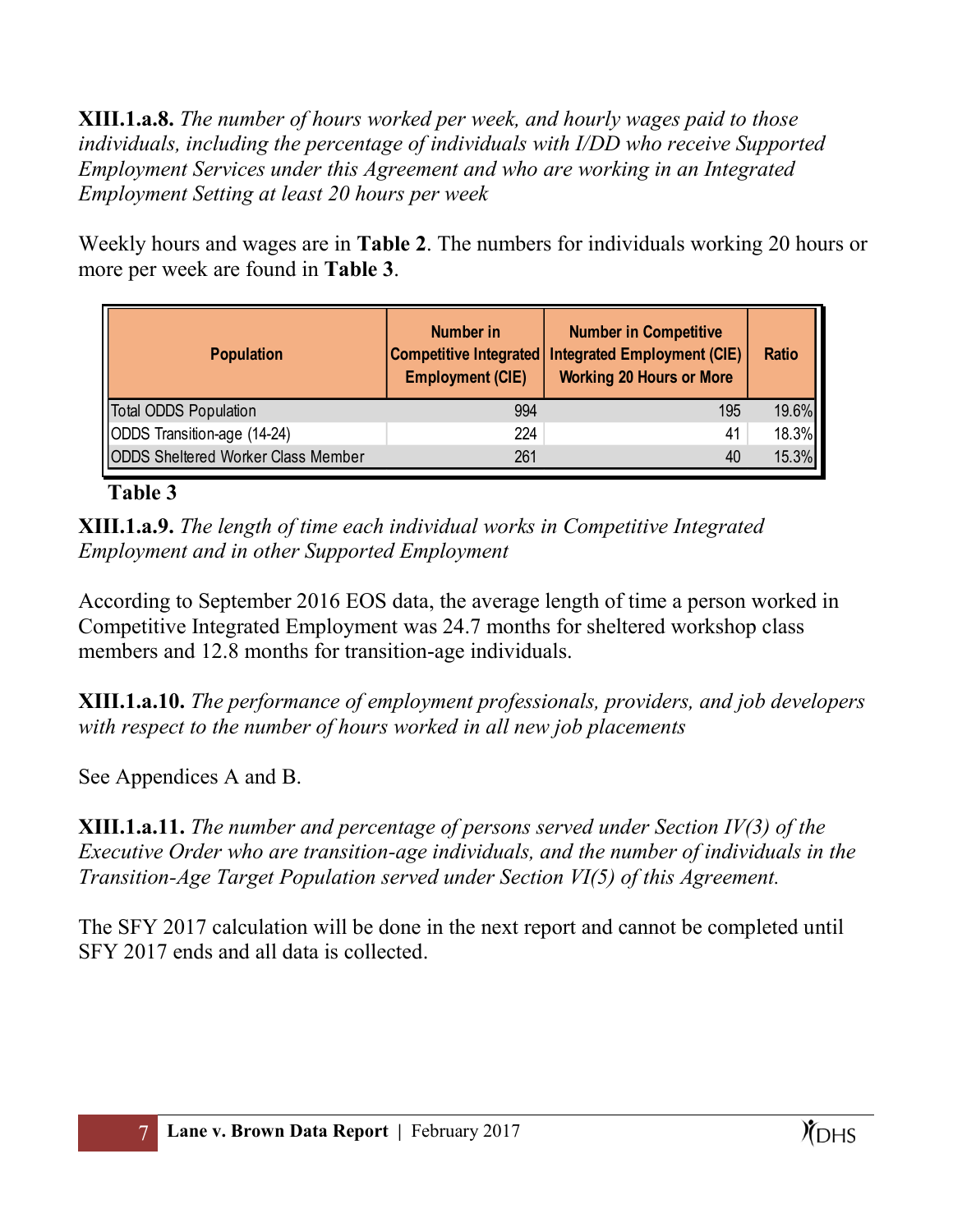# **Appendix A.**

| Outcomes by VR Vendor for Transition Youths Closed in First Half of SFY 2017 |                                                                    |                                             |                        |                                             |                         |                              |  |
|------------------------------------------------------------------------------|--------------------------------------------------------------------|---------------------------------------------|------------------------|---------------------------------------------|-------------------------|------------------------------|--|
| <b>Vendor</b>                                                                | <b>Total Closures</b><br>(Successful and<br><b>Non-Successful)</b> | <b>Number of</b><br>Successful<br>Closures* | <b>Success</b><br>Rate | Average Average<br><b>Weekly</b><br>Hours** |                         | <b>Hourly</b><br><b>Wage</b> |  |
| <b>ABILITIES AT WORK</b>                                                     | 5                                                                  | 3                                           | 60.0%                  | 21                                          |                         | \$11.00                      |  |
| ABILITREE                                                                    | 1                                                                  | 1                                           | 100.0%                 | 6                                           | \$                      | 10.00                        |  |
| ABILITY TRAINING SERVICES LLC                                                | $\overline{2}$                                                     | 1                                           | 50.0%                  | 10                                          | $\sqrt{2}$              | 9.25                         |  |
| ADULT LEARNING SYSTEMS OF OREGON                                             | 1                                                                  | 1                                           | 100.0%                 | 6                                           | S                       | 9.25                         |  |
| <b>ALBERTINA KERR CENTERS</b>                                                | $\mathbf{1}$                                                       | 0                                           | 0.0%                   | $\overline{\phantom{a}}$                    | \$                      | $\overline{\phantom{a}}$     |  |
| <b>ANDREW J PARKER</b>                                                       | $\overline{c}$                                                     | $\mathbf{1}$                                | 50.0%                  | 6                                           | S                       | 9.25                         |  |
| <b>BAY AREA ENTERPRISES INC</b>                                              | $\mathbf{1}$                                                       | 0                                           | 0.0%                   | $\overline{\phantom{a}}$                    | \$                      | $\overline{\phantom{a}}$     |  |
| <b>BLUESUN INC</b>                                                           | $\mathbf 1$                                                        | 0                                           | 0.0%                   | $\overline{\phantom{a}}$                    | \$                      | $\overline{\phantom{a}}$     |  |
| <b>BUSINESS UNLIMITED</b>                                                    | $\mathbf{1}$                                                       | 0                                           | 0.0%                   | $\overline{\phantom{a}}$                    | \$                      | $\overline{\phantom{a}}$     |  |
| CHARLENE M ALFONSO                                                           | $\overline{c}$                                                     | 1                                           | 50.0%                  | 20                                          | \$                      | 9.75                         |  |
| CHRISTOPHER OWEN BALL                                                        | $\mathbf{1}$                                                       | $\mathbf{1}$                                | 100.0%                 | 15                                          | $\sqrt{2}$              | 9.50                         |  |
| COLLABORATIVE EMPLOYMENT INNOVATIONS LLC                                     | $\overline{c}$                                                     | $\overline{2}$                              | 100.0%                 | 18                                          | S                       | 9.50                         |  |
| <b>COMMUNITY ACCESS SERVICES</b>                                             | 4                                                                  | $\overline{4}$                              | 100.0%                 | $\bf 8$                                     | $\sqrt[6]{\frac{1}{2}}$ | 9.56                         |  |
| COMMUNITY VISION INC                                                         | $\mathbf 1$                                                        | $\mathbf{1}$                                | 100.0%                 | 8                                           | \$                      | 9.25                         |  |
| <b>CREATING COMMUNITY IMPACT LLC</b>                                         | $\overline{2}$                                                     | $\overline{2}$                              | 100.0%                 | 19                                          | $\sqrt{2}$              | 9.63                         |  |
| DARRYL GREGORY                                                               | 3                                                                  | 1                                           | 33.3%                  | 22                                          | \$                      | 9.75                         |  |
| <b>DAWN ROE</b>                                                              | $\mathbf{1}$                                                       | 0                                           | 0.0%                   | $\blacksquare$                              | \$                      |                              |  |
| DEBORAH J LINDEMON                                                           | 1                                                                  | 1                                           | 100.0%                 | 4                                           | \$                      | 9.25                         |  |
| <b>DENNIS BENJAMIN</b>                                                       | $\overline{2}$                                                     | 0                                           | 0.0%                   | $\overline{\phantom{a}}$                    | \$                      |                              |  |
| DIRKSE COUNSELING & CONSULTING INC                                           | 9                                                                  | 5                                           | 55.6%                  | 11                                          | \$                      | 9.60                         |  |
| <b>DONNA LOWRY</b>                                                           | $\mathbf{1}$                                                       | $\mathbf{1}$                                | 100.0%                 | 20                                          | $\sqrt[6]{\frac{1}{2}}$ | 10.75                        |  |
| <b>EMPLOYMENT OPTIONS LLC</b>                                                | $\mathbf 1$                                                        | $\mathbf{1}$                                | 100.0%                 | 13                                          | \$                      | 9.25                         |  |
| <b>EXCEED ENTERPRISES INC</b>                                                | 4                                                                  | $\mathbf{1}$                                | 25.0%                  | 10                                          | $\sqrt{2}$              | 9.75                         |  |
| <b>GARTEN SERVICES INC</b>                                                   | $\mathbf 1$                                                        | 0                                           | 0.0%                   |                                             | \$                      |                              |  |
| <b>GENESIS HUMAN RESOURCES</b>                                               | 4                                                                  | $\overline{2}$                              | 50.0%                  | 22                                          | \$                      | 9.55                         |  |
| GOOD-2-GO OREGON                                                             | 4                                                                  | $\mathbf{3}$                                | 75.0%                  | 15                                          | \$                      | 9.42                         |  |
| GOODWILL INDUSTRIES OF LANE COUNTY                                           | $\mathbf{1}$                                                       | 0                                           | 0.0%                   | $\blacksquare$                              | \$                      | $\blacksquare$               |  |
| <b>INCLUSIVE DESIGN LLC</b>                                                  | $\mathbf 1$                                                        | $\mathbf{1}$                                | 100.0%                 | 20                                          | \$                      | 10.00                        |  |
| <b>JILL DUNCAN</b>                                                           | $\overline{2}$                                                     | $\overline{2}$                              | 100.0%                 | 18                                          | $\sqrt[6]{\frac{1}{2}}$ | 9.75                         |  |
| <b>JOE MAXEY</b>                                                             | 1                                                                  | $\mathbf{1}$                                | 100.0%                 | 12                                          | \$                      | 9.35                         |  |
| <b>JON JACKSON</b>                                                           | 1                                                                  | $\mathbf{1}$                                | 100.0%                 |                                             |                         | 25 \$ 10.00                  |  |
| <b>KEY CONSULTING LLC</b>                                                    | 5                                                                  | $2\vert$                                    | 40.0%                  |                                             |                         | $15$ \$ 9.95                 |  |
| <b>KRISTIN SCHULTZ</b>                                                       | $\mathbf{1}$                                                       | $\mathbf{1}$                                | 100.0%                 | 40                                          | \$                      | 11.00                        |  |
| LANE INDEPENDENT LIVING ALLIANCE                                             | 1                                                                  | $\overline{0}$                              | 0.0%                   | $\overline{\phantom{a}}$                    | \$                      |                              |  |
| LCC SPECIALIZED SUPPORT SERVICES                                             | $\mathbf{1}$                                                       | $\mathbf{1}$                                | 100.0%                 | $\bf 8$                                     | \$                      | 9.50                         |  |
| <b>LESLIE A HAYASE</b>                                                       | $\mathbf 1$                                                        | $\overline{0}$                              | 0.0%                   |                                             | S                       |                              |  |
| LIVING OPPORTUNITIES INC                                                     | $\overline{2}$                                                     | $\mathbf{1}$                                | 50.0%                  | 10 <sup>°</sup>                             | $\mathbb{S}$            | 9.25                         |  |
| <b>MARIE MILLS CENTER INC</b>                                                | 2                                                                  | $\overline{2}$                              | 100.0%                 | 13                                          | S                       | 9.63                         |  |
| MCCAULEY POTTER FAIN ASSOCIATES INC                                          | $\mathbf{1}$                                                       | $\mathbf{1}$                                | 100.0%                 | 40                                          |                         | \$11.00                      |  |
| MCKENZIE PERSONNEL SYSTEMS                                                   | 3                                                                  | 3 <sup>1</sup>                              | 100.0%                 | 18                                          | S                       | 9.45                         |  |
| MENTOR OREGON                                                                | 3                                                                  | $\mathbf{1}$                                | 33.3%                  | 10 <sup>°</sup>                             | \$                      | 9.50                         |  |
| MID-VALLEY ADVANCEMENTS                                                      | 4                                                                  | 3 <sup>1</sup>                              | 75.0%                  | 19                                          | S                       | 9.25                         |  |
| <b>MOUNTAIN CREST COUNSELING</b>                                             | $\mathbf{1}$                                                       | 0                                           | 0.0%                   | - 1                                         | \$                      |                              |  |
| PACIFIC OPPORTUNITIES INC                                                    | 4                                                                  | $\overline{4}$                              | 100.0%                 | 20                                          | \$                      | 9.59                         |  |
| PEARL BUCK CENTER INC                                                        | 5                                                                  | $\overline{2}$                              | 40.0%                  | 24                                          | -S                      | 9.88                         |  |
| PORTLAND SUPPORTED EMPLOYMENT INC                                            | $\overline{2}$                                                     | $\mathbf{1}$                                | 50.0%                  | 20                                          | S                       | 9.90                         |  |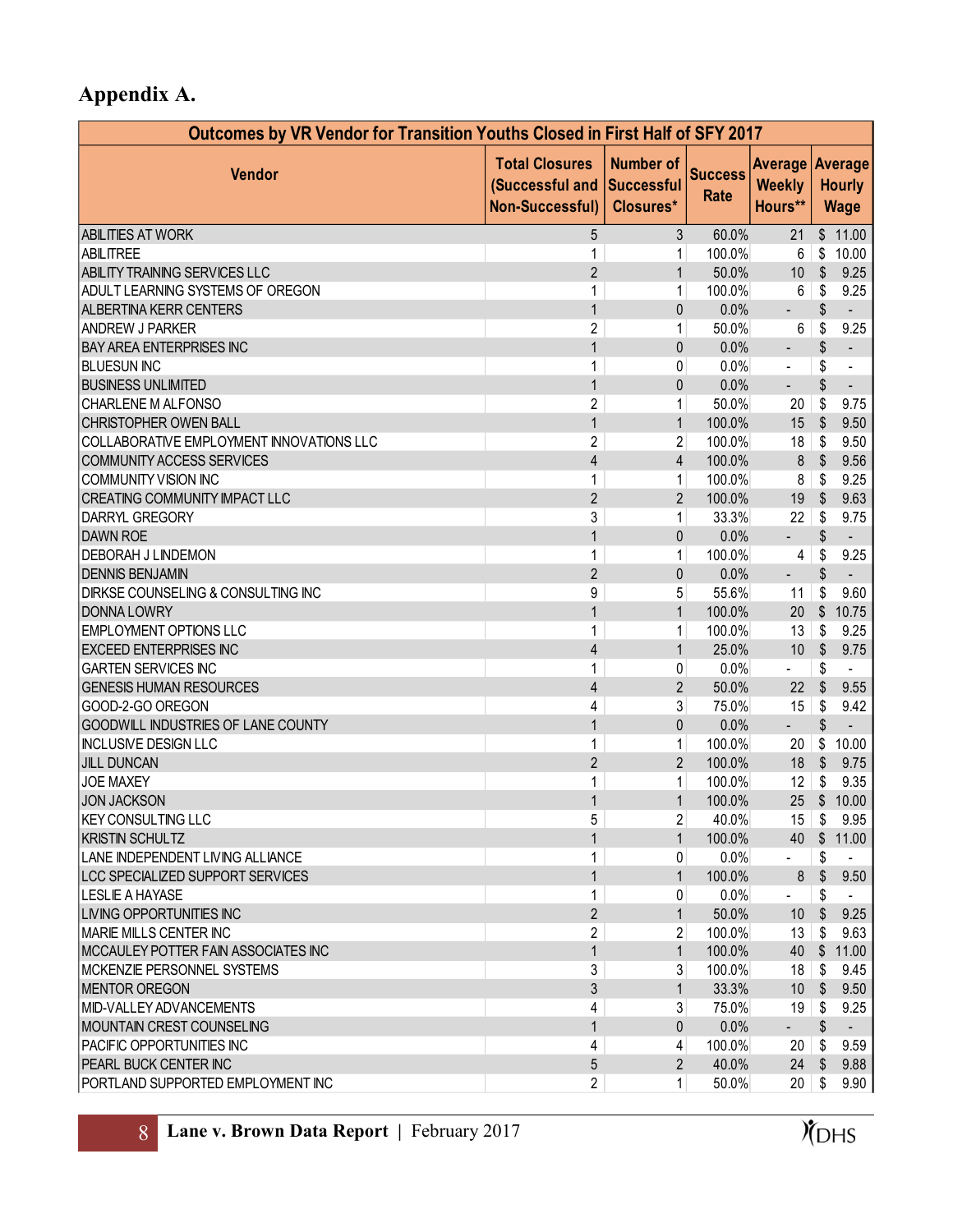# **Appendix A Continued**

| <b>RISE INCORPORATED</b>                            |                | 3            | 42.9%    | 17                       | \$. | 9.58  |
|-----------------------------------------------------|----------------|--------------|----------|--------------------------|-----|-------|
| <b>SALENA HARLOW</b>                                |                |              | 100.0%   | 20                       | S   | 10.00 |
| SEQUOIA MENTAL HEALTH SERVICES INC                  |                |              | 100.0%   | 20                       | S.  | 9.25  |
| SHANGRI-LA CORPORATION                              | 5              | 3            | $60.0\%$ | 14                       |     | 9.42  |
| SOUTHERN OREGON GOODWILL INDUSTRIES EMPLOYMENT SERV |                | 0            | 0.0%     | $\blacksquare$           | \$  |       |
| STACIA ELISABETH BAKER                              | 2              | $\mathbf{1}$ | 50.0%    | 12                       |     | 9.85  |
| STAR OF HOPE ACTIVITY CENTER INC                    |                | 0            | 0.0%     | ٠                        |     |       |
| STEPHANIE A BASON                                   | 3              | 2            | 66.7%    | 16                       |     | 9.75  |
| <b>STEPHEN B BASON</b>                              |                | 0            | 0.0%     |                          |     |       |
| SUNRISE ENTERPRISES OF ROSEBURG                     | $\overline{c}$ | 2            | 100.0%   | 25                       |     | 9.68  |
| SUPPORTED EMPLOYMENT SERVICES INC                   | 4              | 2            | 50.0%    | 29                       | \$. | 9.88  |
| SUSAN E MUNOZ                                       |                | 0            | 0.0%     | $\overline{\phantom{a}}$ | \$  |       |
| THOMAS G SUING                                      |                |              | 100.0%   | 32                       | \$. | 10.25 |
| TRELLIS INC                                         | 4              | 3            | 75.0%    | 14                       |     | 9.75  |
| <b>TRELLIS LLC</b>                                  | 4              |              | 25.0%    | 12                       | S.  | 9.75  |
| <b>TRENDSITIONS INC</b>                             | 4              | 2            | 50.0%    | 15                       | S   | 10.34 |
| UNITED CEREBRAL PALSY OF OREGON & SW WASHINGTON     | 6              | 4            | 66.7%    | 12                       |     | 9.84  |
| <b>WEBER EMPLOYMENT</b>                             |                |              | 100.0%   | 20                       |     | 9.75  |
| <b>WEST COAST INC</b>                               | 3              | 2            | 66.7%    | 10                       | \$  | 10.00 |
| <b>Total</b>                                        | 152            | 89           | 58.6%    | 16                       |     | 9.73  |

## **Appendix B**

| Outcomes by VR Vendor for ODDS Sheltered Class Members Who Closed in First Half of SFY 2017 |                                                                    |                                                    |                        |                          |                                                        |         |  |
|---------------------------------------------------------------------------------------------|--------------------------------------------------------------------|----------------------------------------------------|------------------------|--------------------------|--------------------------------------------------------|---------|--|
| <b>Vendor</b>                                                                               | <b>Total Closures</b><br>(Successful and<br><b>Non-Successful)</b> | <b>Number of</b><br><b>Successful</b><br>Closures* | <b>Success</b><br>Rate | <b>Weekly</b><br>Hours** | <b>Average Average</b><br><b>Hourly</b><br><b>Wage</b> |         |  |
| <b>ABILITIES AT WORK</b>                                                                    | 3                                                                  | $\overline{2}$                                     | 66.7%                  | 16                       |                                                        | \$10.25 |  |
| <b>ABILITREE</b>                                                                            | 12                                                                 | 9                                                  | 75.0%                  | 15                       | \$                                                     | 10.18   |  |
| ABILITY TRAINING SERVICES LLC                                                               | $\overline{2}$                                                     | $\mathbf{0}$                                       | 0.0%                   | $\blacksquare$           | \$.                                                    |         |  |
| ACKLEY COUNSELING AND EMPLOYMENT SVCS                                                       | 3                                                                  | $\overline{c}$                                     | 66.7%                  | 16                       | \$                                                     | 9.63    |  |
| ADULT LEARNING SYSTEMS OF OREGON                                                            | $\overline{2}$                                                     | $\mathbf{1}$                                       | 50.0%                  | $\overline{4}$           | \$                                                     | 9.25    |  |
| ALBERTINA KERR CENTERS                                                                      | 5                                                                  | 3                                                  | 60.0%                  | 20                       | \$                                                     | 9.75    |  |
| ALTERNATIVE SERVICES-OREGON INC                                                             |                                                                    | $\mathbf{1}$                                       | 100.0%                 | 15                       | <sup>\$</sup>                                          | 9.75    |  |
| <b>BETHESDA LUTHERAN COMMUNITIES</b>                                                        | 5                                                                  | 3                                                  | 60.0%                  | 9                        | \$                                                     | 9.58    |  |
| <b>BLUESUN INC</b>                                                                          | 1                                                                  | $\mathbf{1}$                                       | 100.0%                 | 20                       | \$                                                     | 9.75    |  |
| <b>CHARLENE M ALFONSO</b>                                                                   | $\overline{2}$                                                     | 1                                                  | 50.0%                  | 20                       | S                                                      | 9.25    |  |
| CHRISTOPHER OWEN BALL                                                                       |                                                                    | $\mathbf{1}$                                       | 100.0%                 | 25                       |                                                        | 9.50    |  |
| <b>CLARA JEAN DAWSON</b>                                                                    | 1                                                                  | 0                                                  | 0.0%                   | $\blacksquare$           | \$                                                     |         |  |
| <b>COASTAL CAREERS</b>                                                                      | 1                                                                  | $\mathbf{1}$                                       | 100.0%                 | 30                       |                                                        | 20.00   |  |
| COLLABORATIVE EMPLOYMENT INNOVATIONS LLC                                                    | 4                                                                  | 3                                                  | 75.0%                  | 13                       | \$                                                     | 9.75    |  |
| COMMUNITY ACCESS SERVICES                                                                   | 4                                                                  | 4                                                  | 100.0%                 | 12                       | $\mathfrak{L}$                                         | 9.44    |  |
| COMMUNITY VISION INC                                                                        | $\overline{2}$                                                     | $\overline{2}$                                     | 100.0%                 | 10                       | \$                                                     | 10.13   |  |
| <b>CREATING COMMUNITY IMPACT LLC</b>                                                        | $\overline{5}$                                                     | 4                                                  | 80.0%                  | $\boldsymbol{8}$         | $\sqrt[6]{3}$                                          | 9.94    |  |
| <b>DARRYL GREGORY</b>                                                                       | $\overline{2}$                                                     | $\overline{2}$                                     | 100.0%                 | 22                       |                                                        | 9.25    |  |
| <b>DEPAUL INDUSTRIES</b>                                                                    | $\overline{4}$                                                     | $\overline{2}$                                     | 50.0%                  | 22                       |                                                        | 9.63    |  |
| <b>DIRKSE COUNSELING &amp; CONSULTING INC</b>                                               | 7                                                                  | 6                                                  | 85.7%                  | 9                        | S                                                      | 10.33   |  |
| <b>DONNA LOWRY</b>                                                                          | 1                                                                  | $\mathbf{1}$                                       | 100.0%                 | 27                       | \$                                                     | 9.50    |  |
| <b>EDWARDS CENTER INC</b>                                                                   | 1                                                                  | 0                                                  | 0.0%                   |                          | \$                                                     |         |  |
| <b>EMPLOYMENT OPTIONS LLC</b>                                                               | 6                                                                  | $\overline{2}$                                     | 33.3%                  | 18                       |                                                        | 9.75    |  |